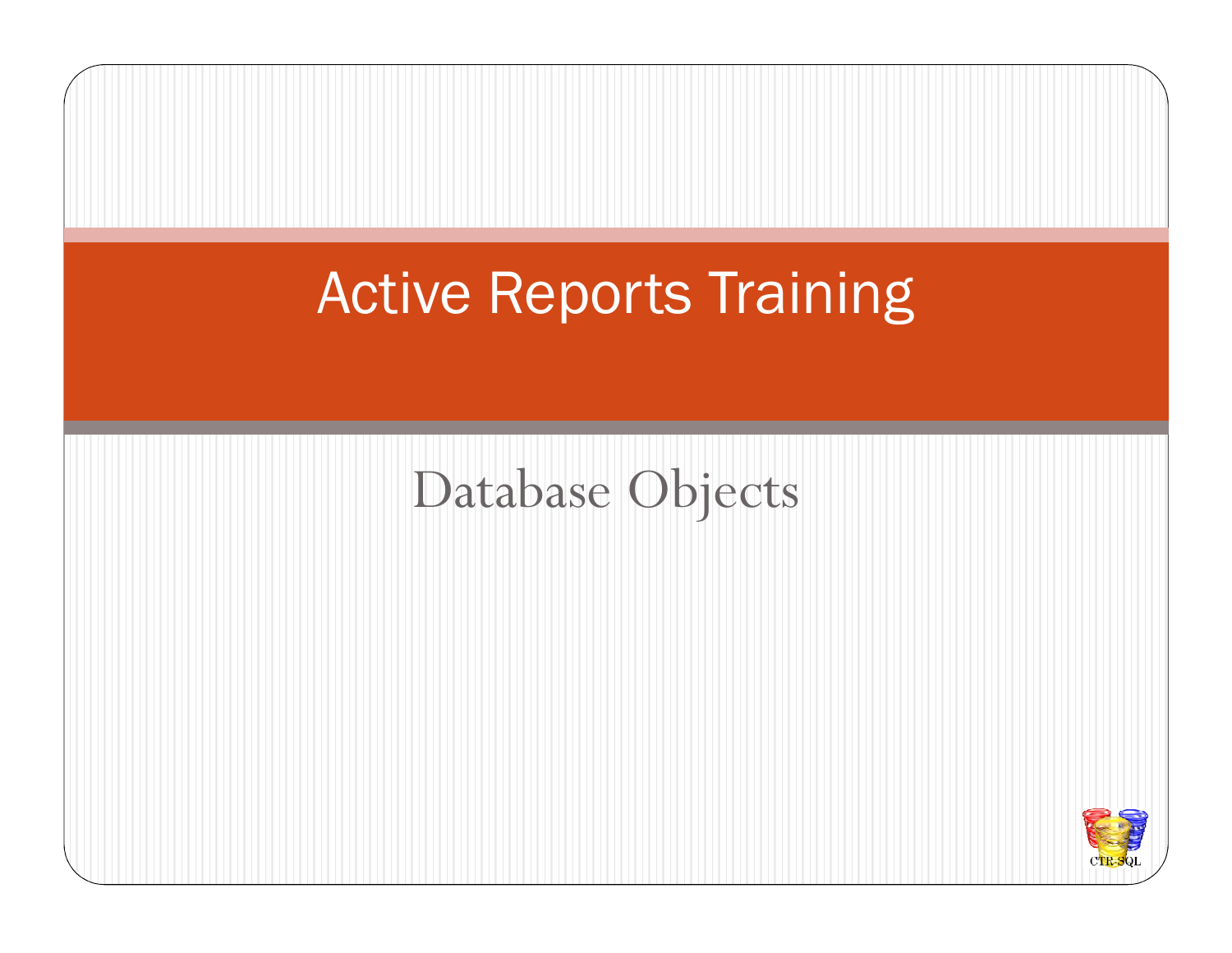#### Agenda

- $\bullet$ Definition of Database System
- Relational Database Characteristics  $\bullet$
- Tables, Rows, Column, & Constraints
- One to One Relationship
- One to Many Relationship
- Many to Many Relationship

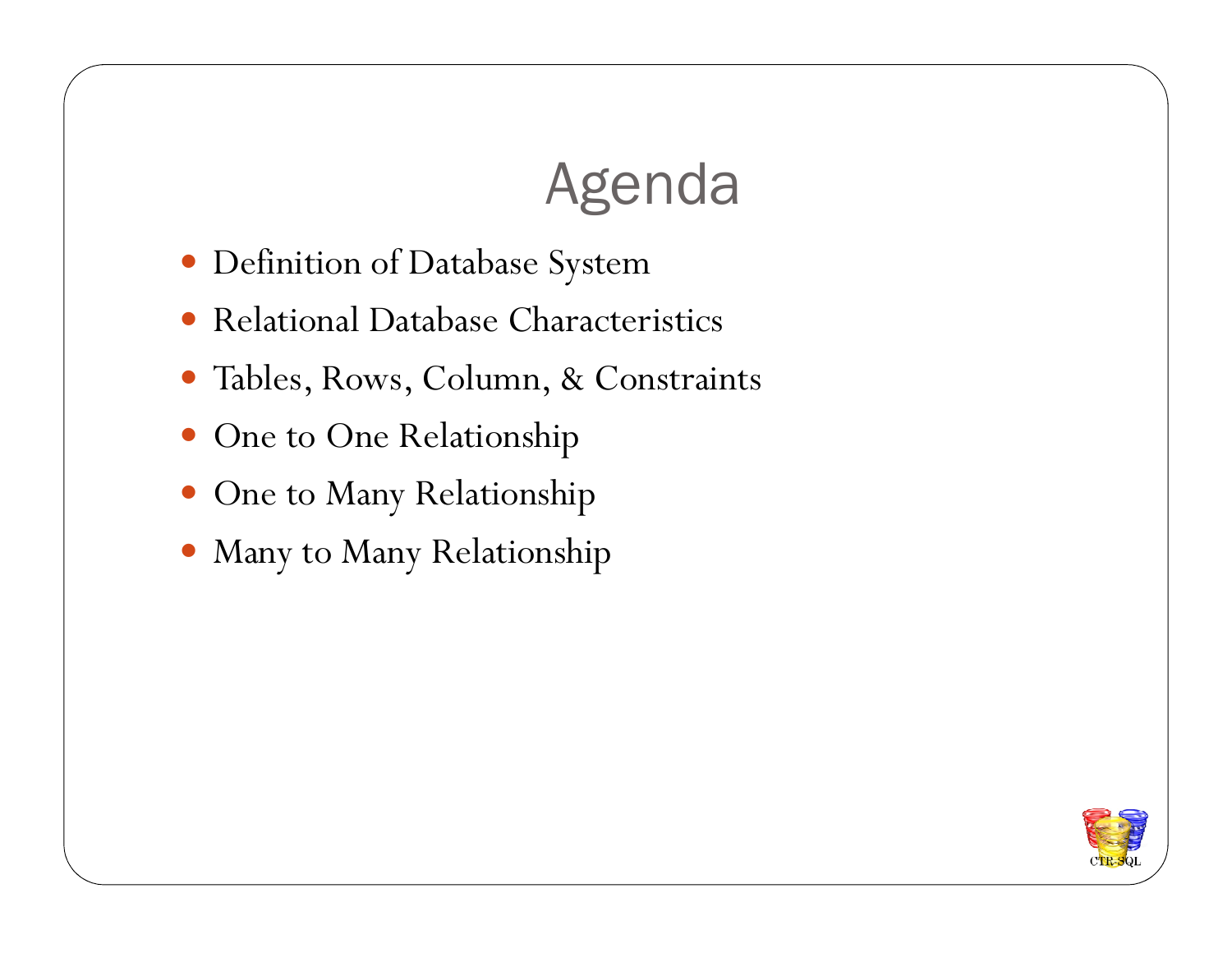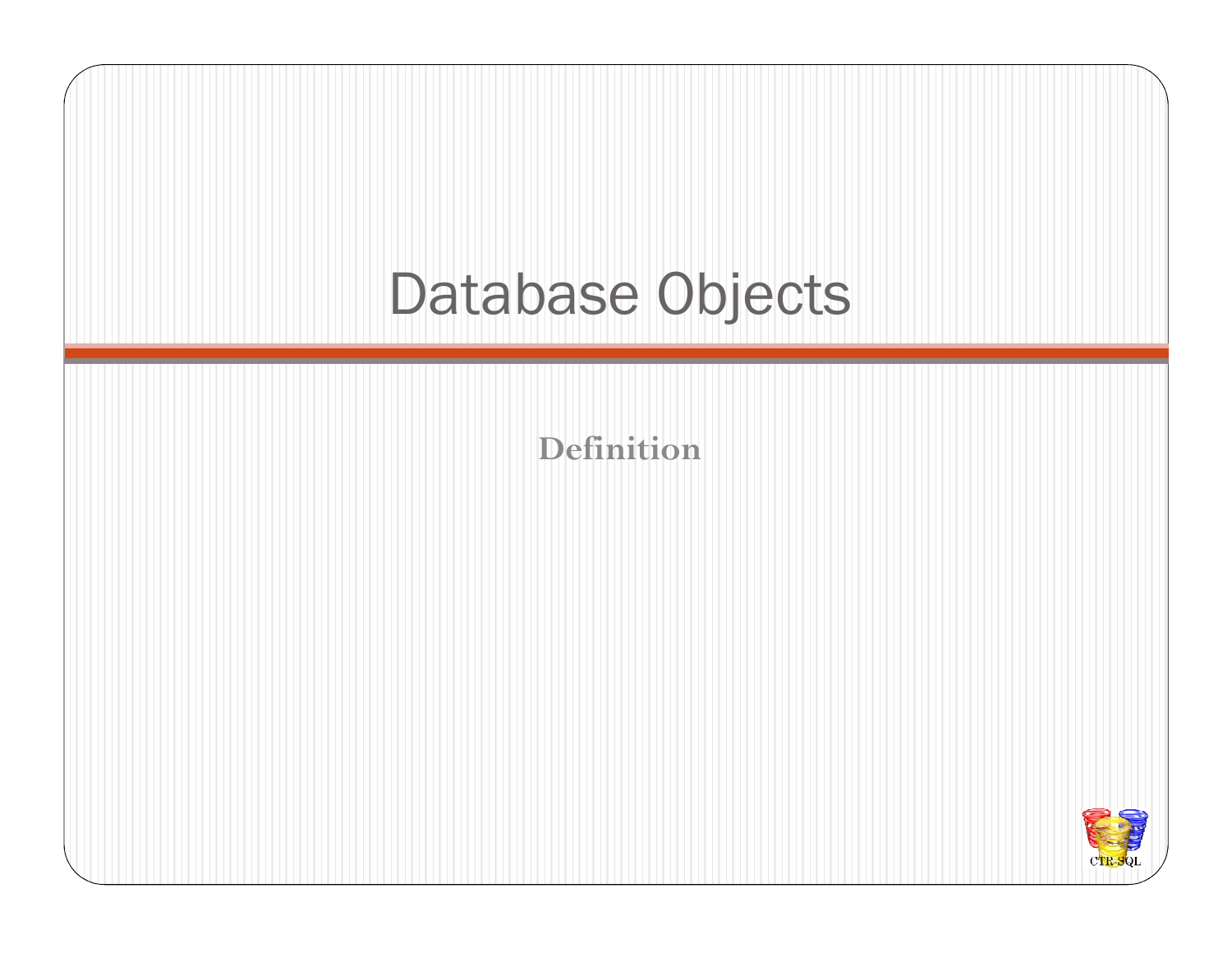# Database Definition

A database is a collection of information organized such that computer programs can quickly select desired pieces of data.

You can think of a database as an electronic filing system.

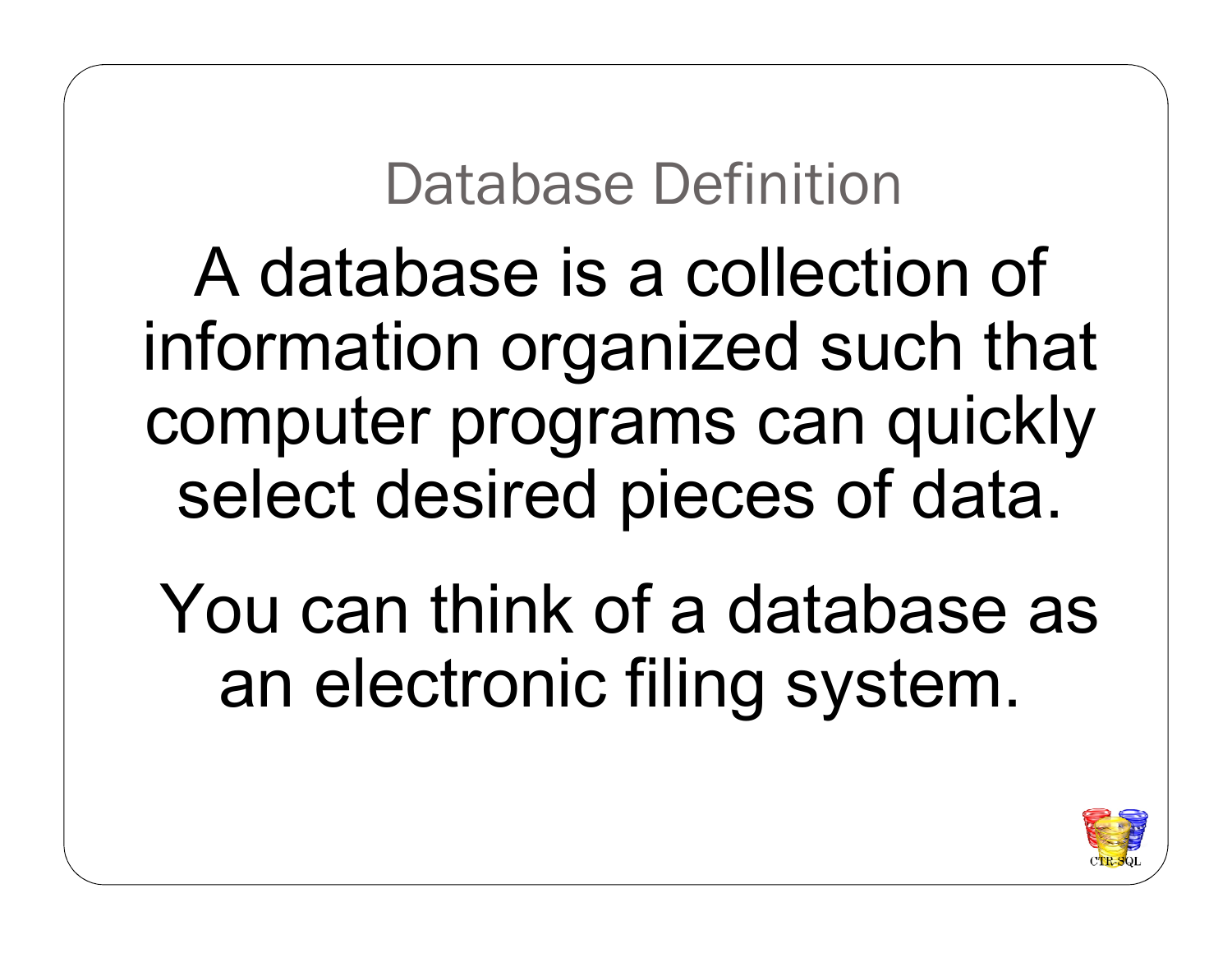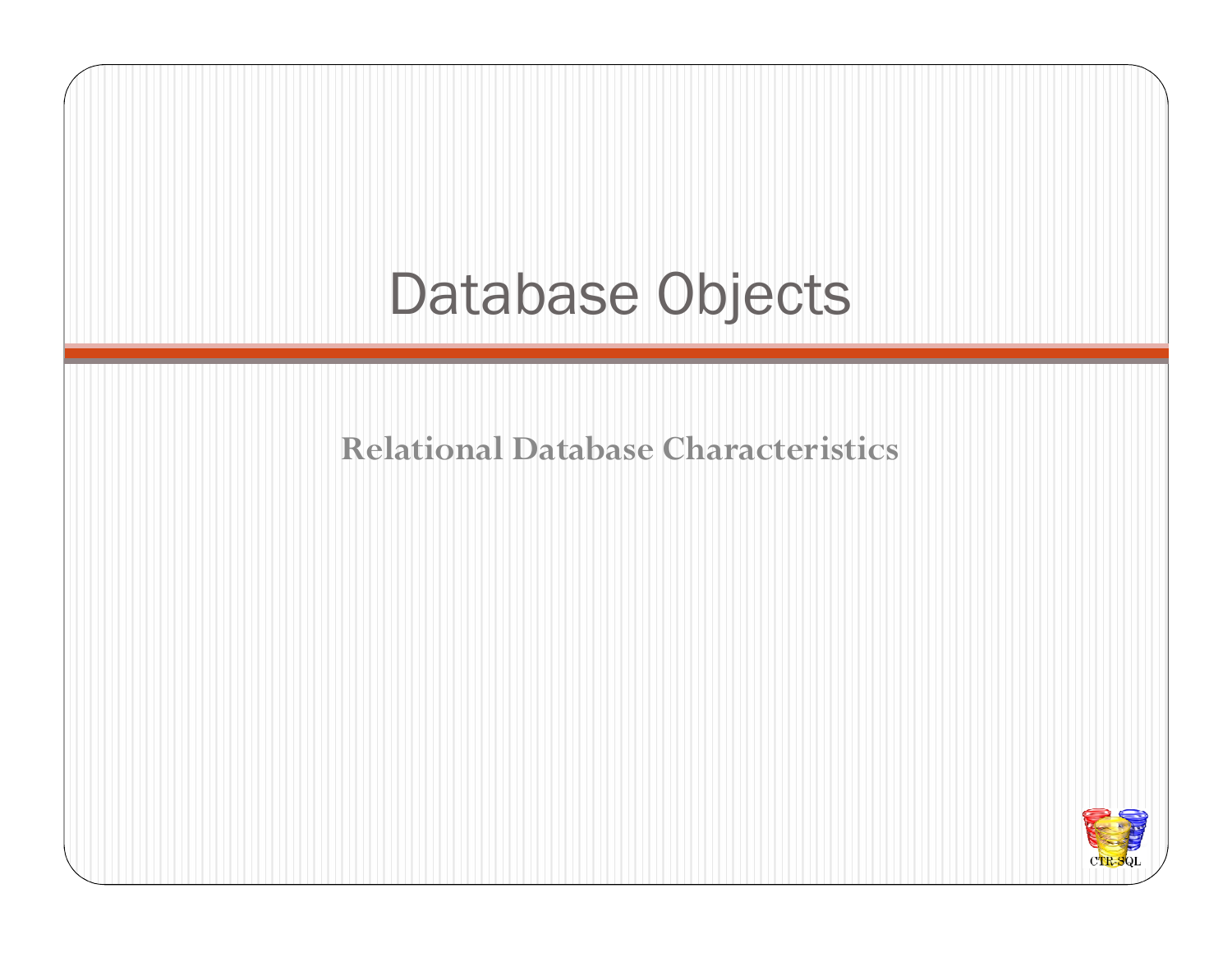#### Characteristics

- The relational model allows for the linking of different data tables using 'keys'.
- Using the Structured Query Language (SQL) linked data from multiple tables can be selected at once.
- Efficient storage of data
- A design that adheres to the rules of the relational model

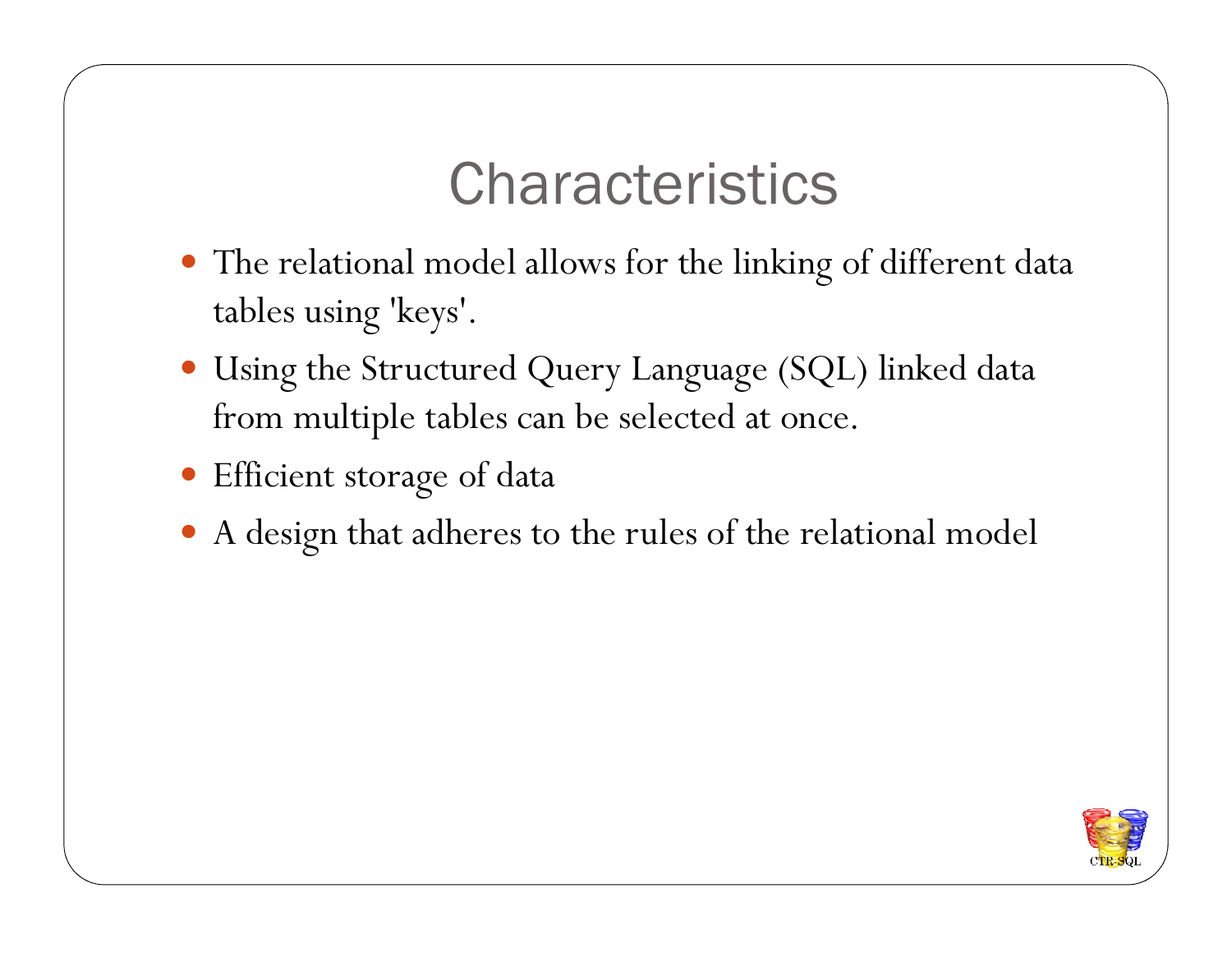# Characteristics, Cont'd.

- A design that adheres to the rules of the relational model
	- Each data item is stored only once, that is, in one location.
- You can specify what sort of data a database column is allowed to contain.
- You can set data fields, numeric fields, text fields, etc.
- Data Integrity

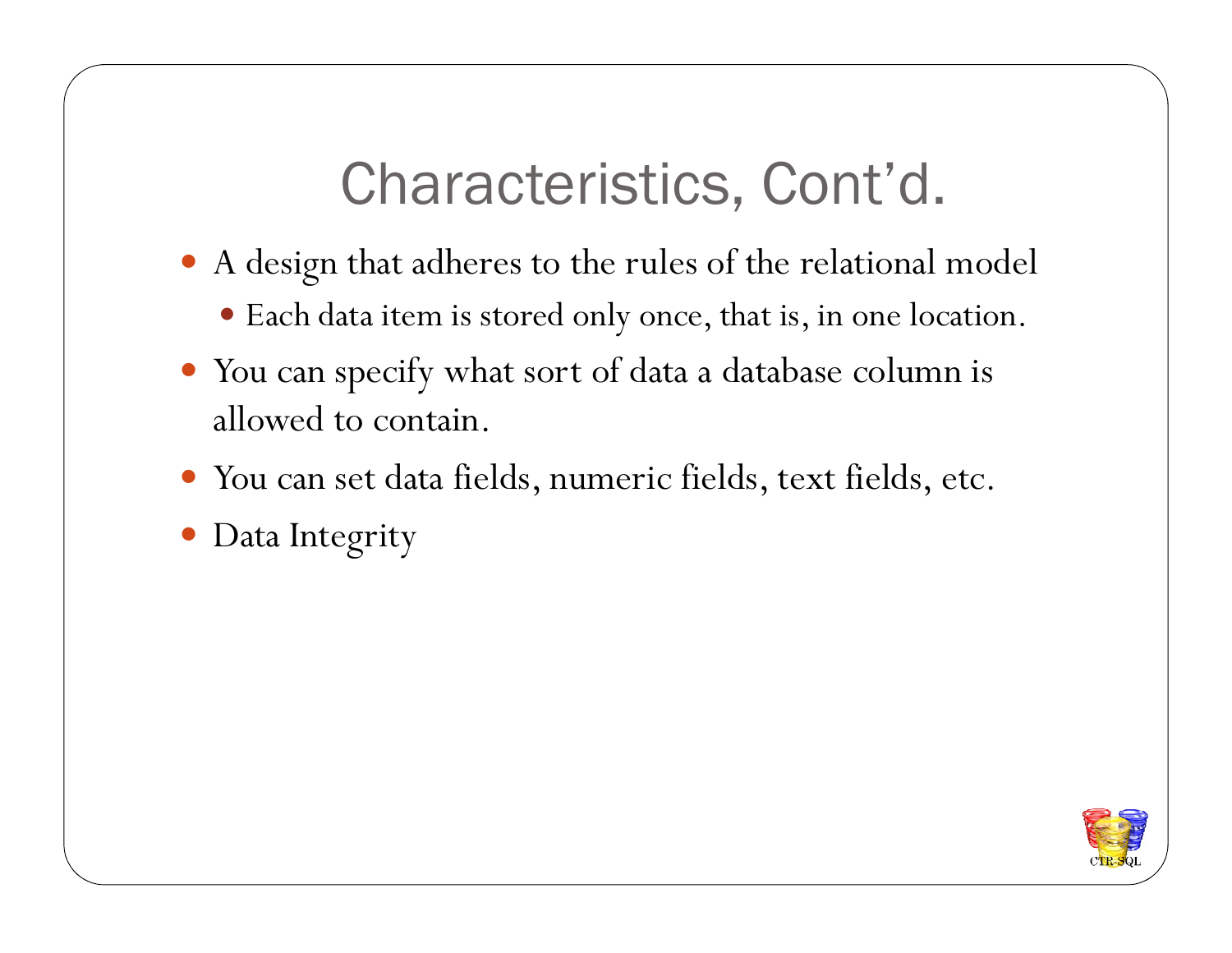# Characteristics, Cont'd.

- Operations to change data SELECT, INSERT, DELETE, ALTER, CREATE
- Permissions to allowed or disallowed to a user DML operations

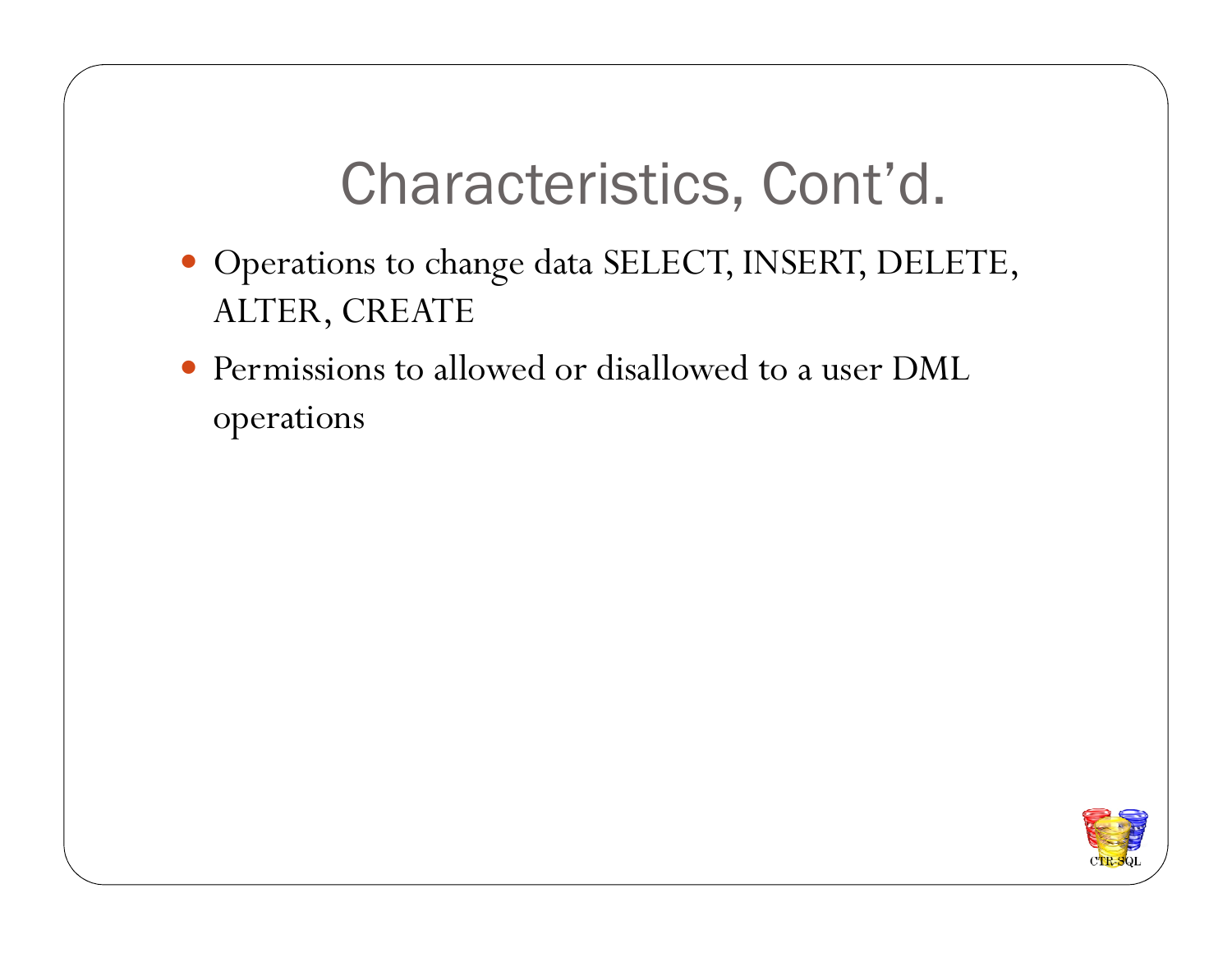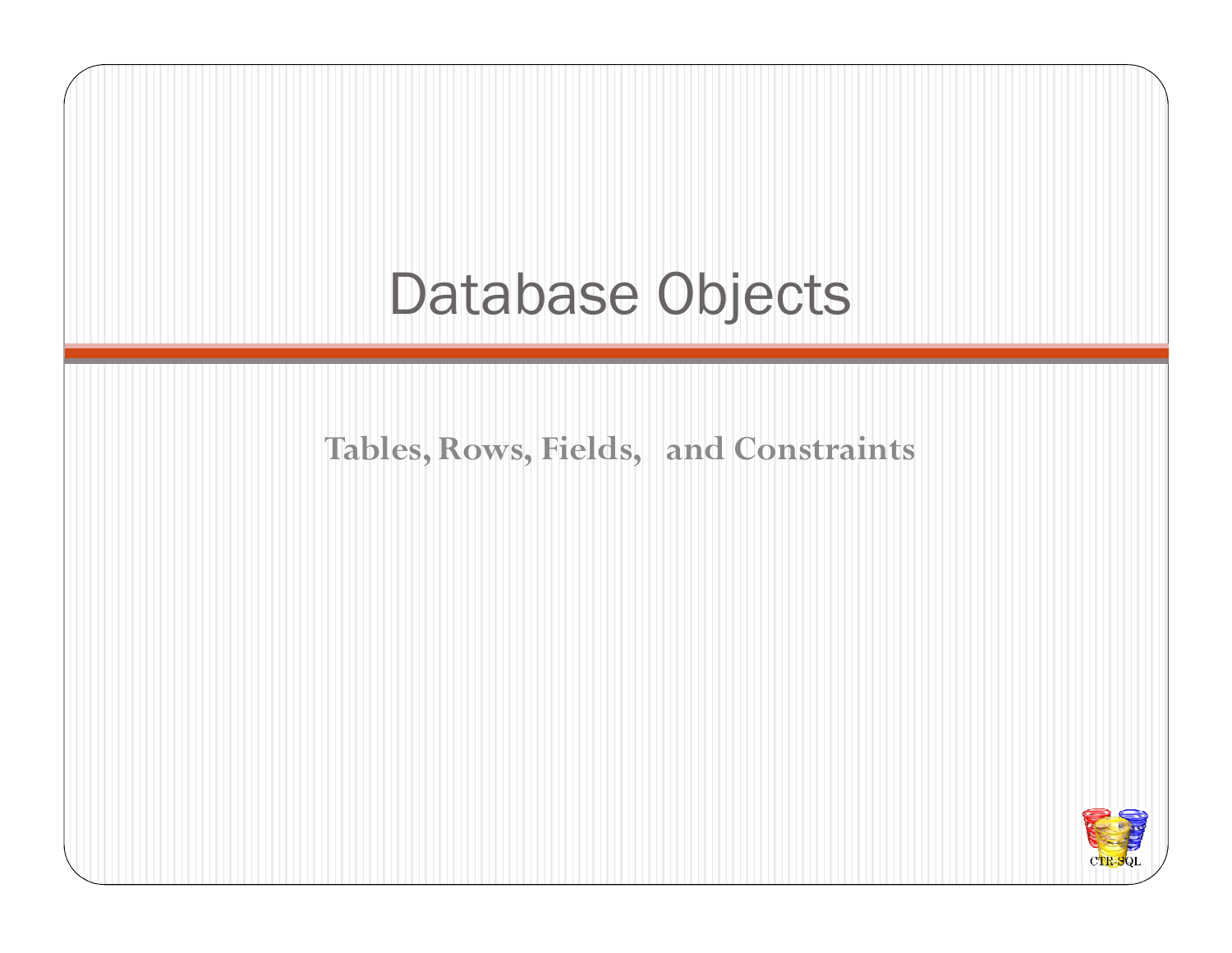#### Table Definition

#### **A set of data elements (values) that are organized using a model of vertical columns (identified by their name) and horizontal rows.**

| <b>CustomerID</b> | <b>FirstName</b> | <b>LastName</b> | <b>EmailAddress</b> | <b>CellPhone</b> |
|-------------------|------------------|-----------------|---------------------|------------------|
|                   | 1John            | <b>Smith</b>    | Jsmith@bob.com      | 801.555.1111     |
|                   | 2Jane            | <b>Smith</b>    | Jane.Smith@bob.com  | 801.555.1234     |
|                   | 3 Bo             | Smith           | Bsmith@bob.com      | 801.555.0987     |

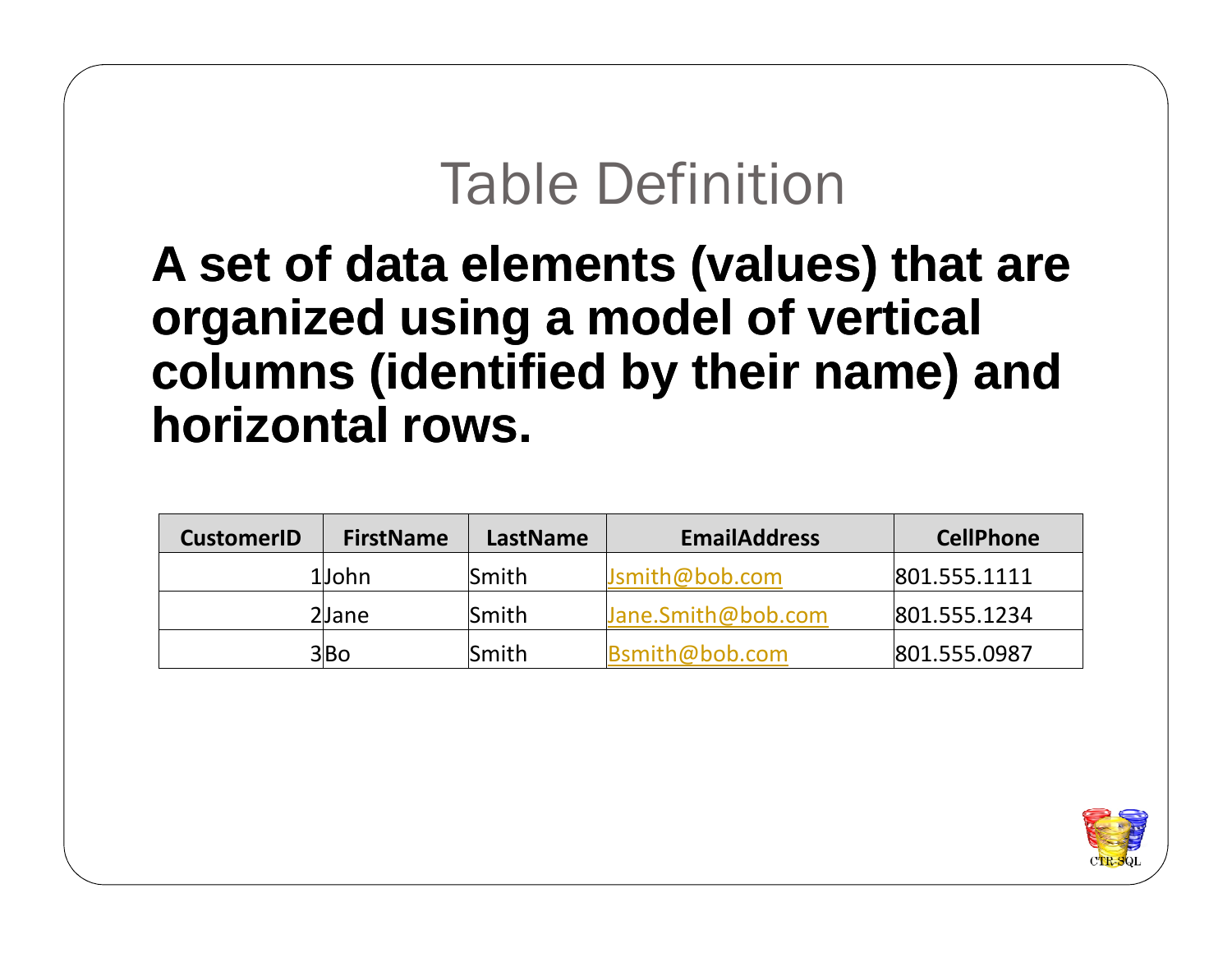# Column Definition

- A set of data values of a particular simple type, one for each row of the table. The columns provide the structureaccording to which the rows are composed.
- The term "field" is often used interchangeably with column, although many consider it more correct to use field (or field value) to refer specifically to the single item that exists at the intersection between one row and one column.

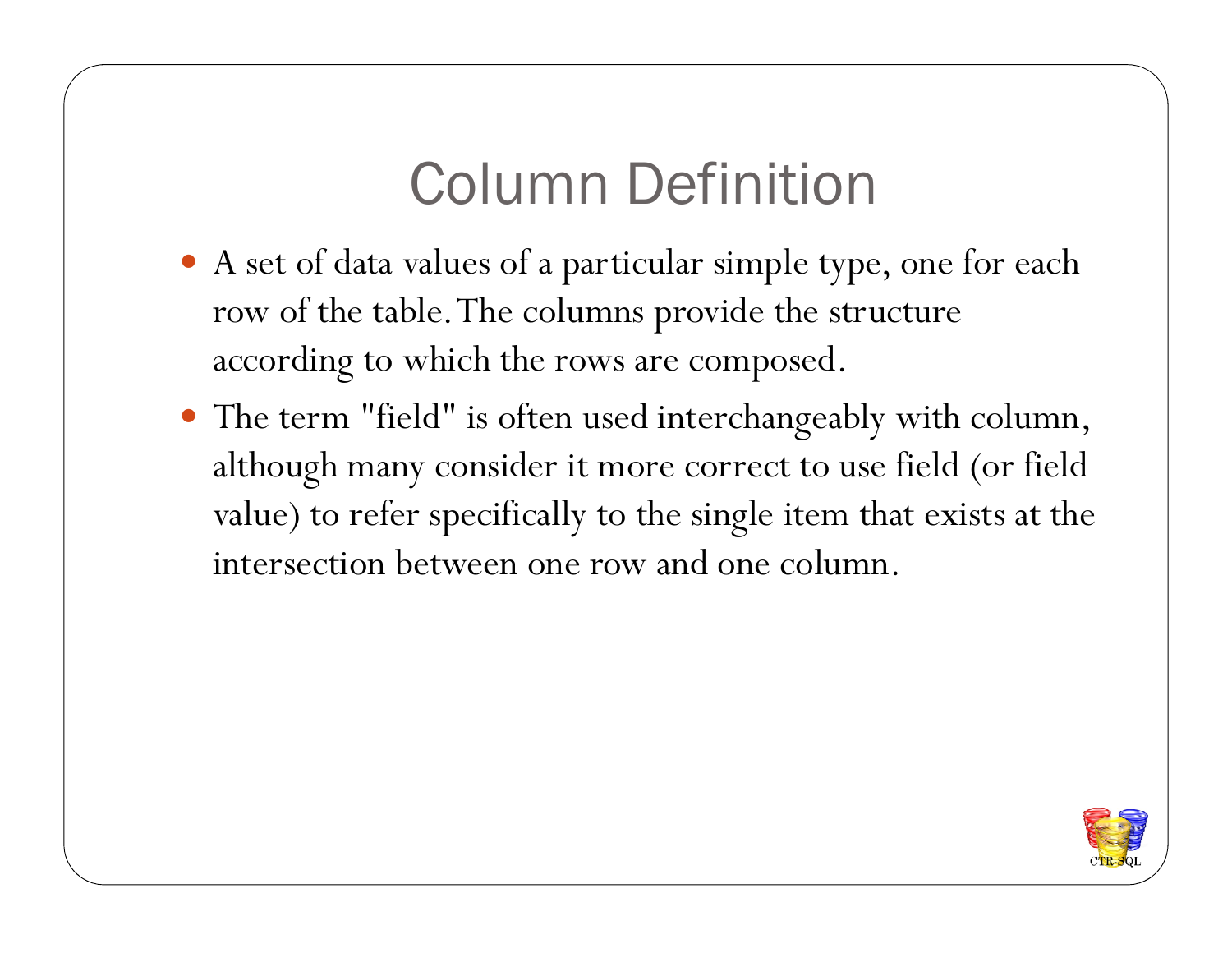# Row Definition

- Can be called
	- A Record
	- Tuple Represents a single, implicitly structured data item.
- Each row in a table represents a set of related data, and every row in the table has the same structure

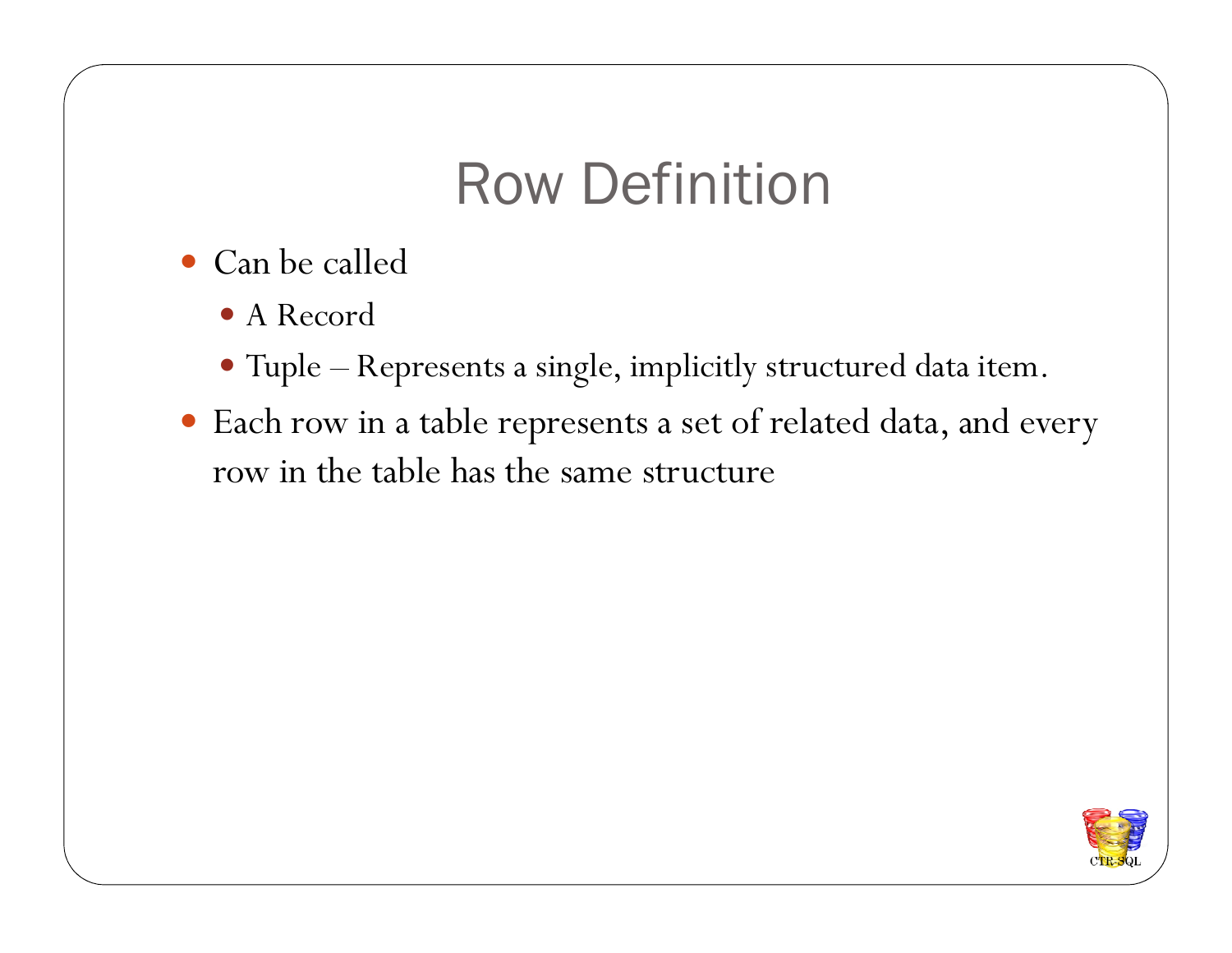Table Constraint – Primary Key

- Used to uniquely identify each record.
- Key value can only exist once in the table.
- 0 In most cases is a number combination, but a text value can be used.
- It may consist of a single attribute or multiple attributes in combination.

| <b>CustomerID</b> | <b>FirstName</b> | LastName     | <b>EmailAddress</b> | <b>CellPhone</b> |
|-------------------|------------------|--------------|---------------------|------------------|
|                   | 1John            | <b>Smith</b> | Jsmith@bob.com      | 801.555.1111     |
|                   | 2Jane            | <b>Smith</b> | Jane.Smith@bob.com  | 801.555.1234     |
|                   | 3lBo             | <b>Smith</b> | Bsmith@bob.com      | 801.555.0987     |

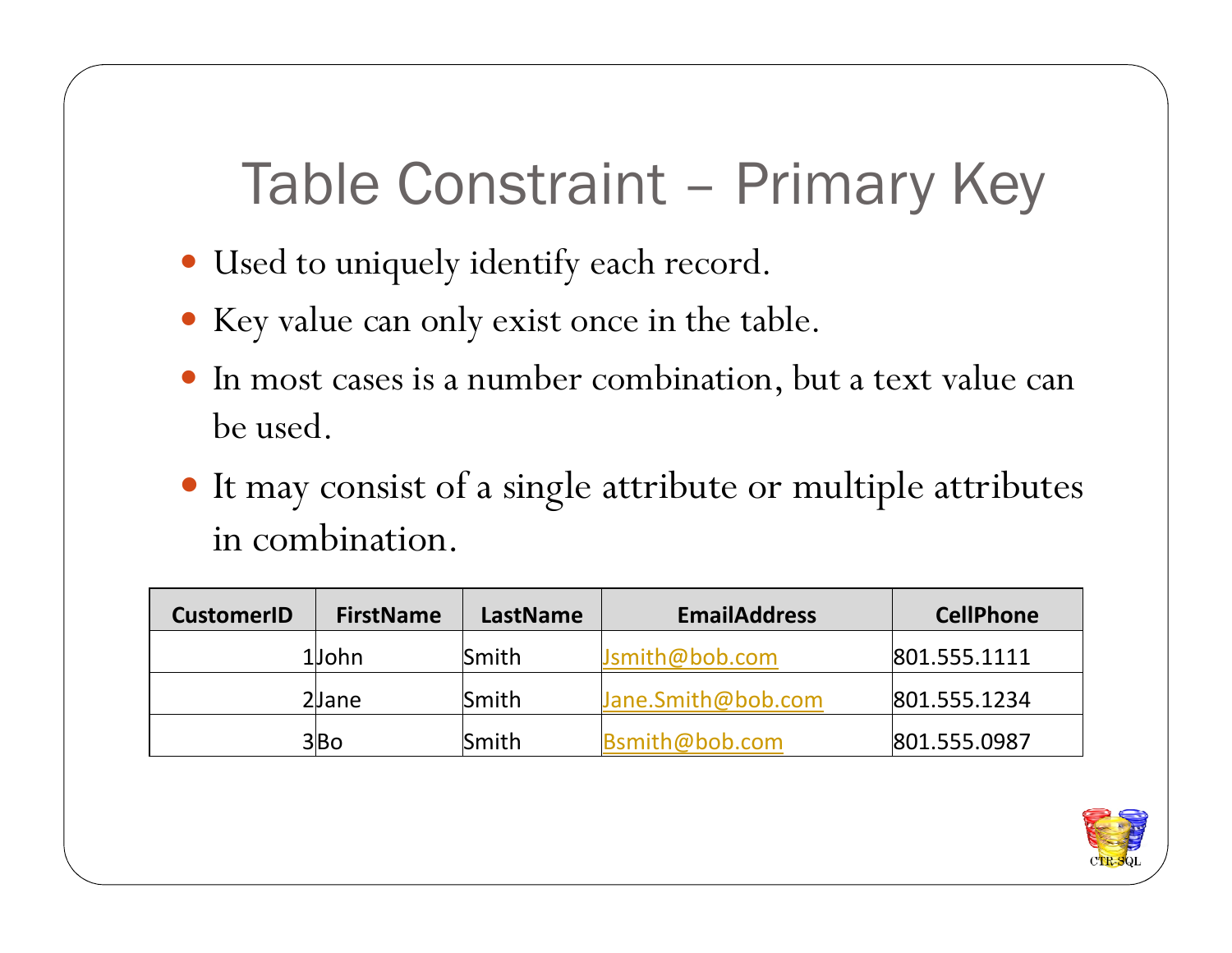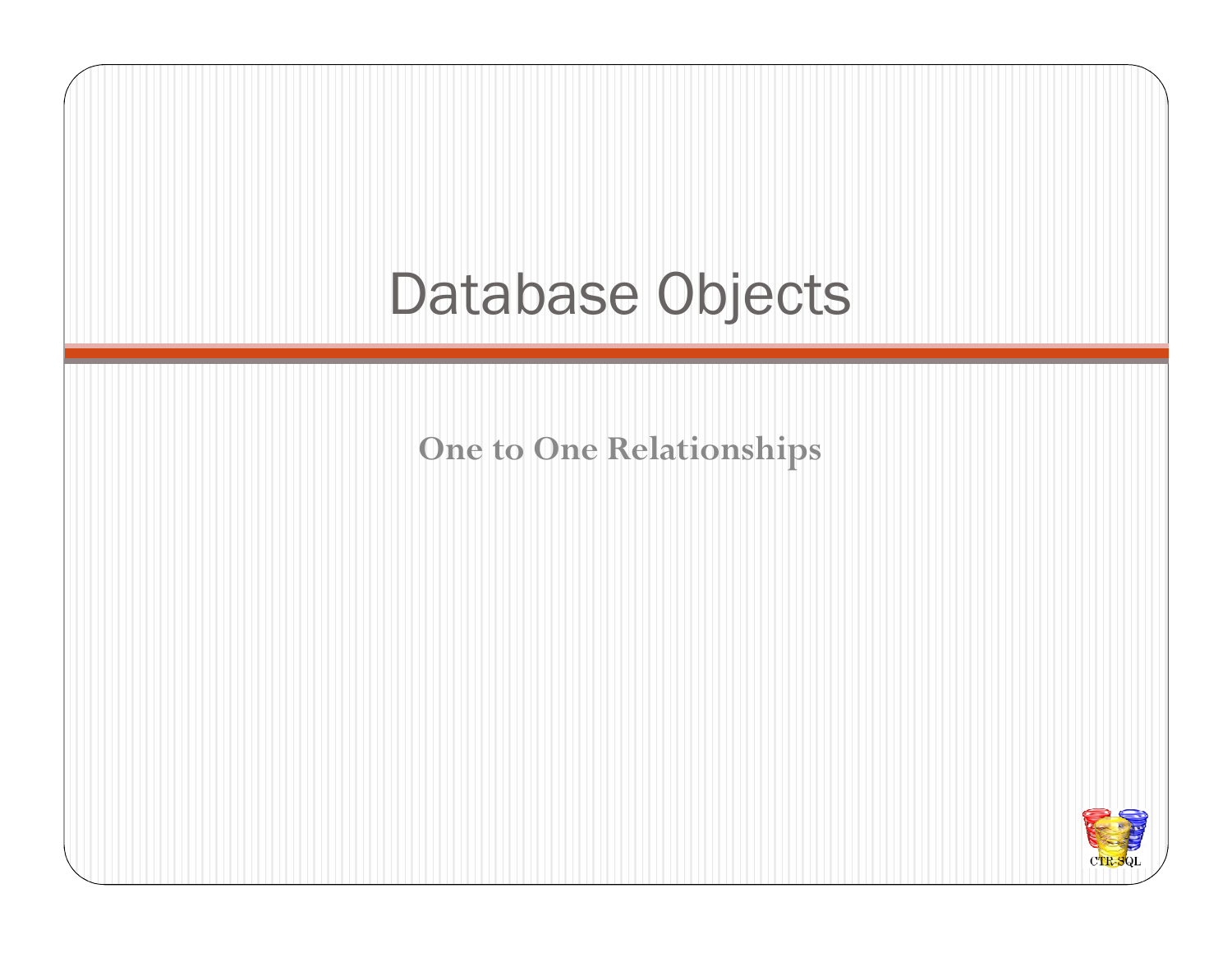#### One to One RelationshipDefinition

 Each item of entity A can be associated with 0 or 1 item of entity B.



Each instance of A is related to a minimum of zero and a maximum of one instance of B



Each instance of B is related to a minimum of one and a maximum of one instance of A

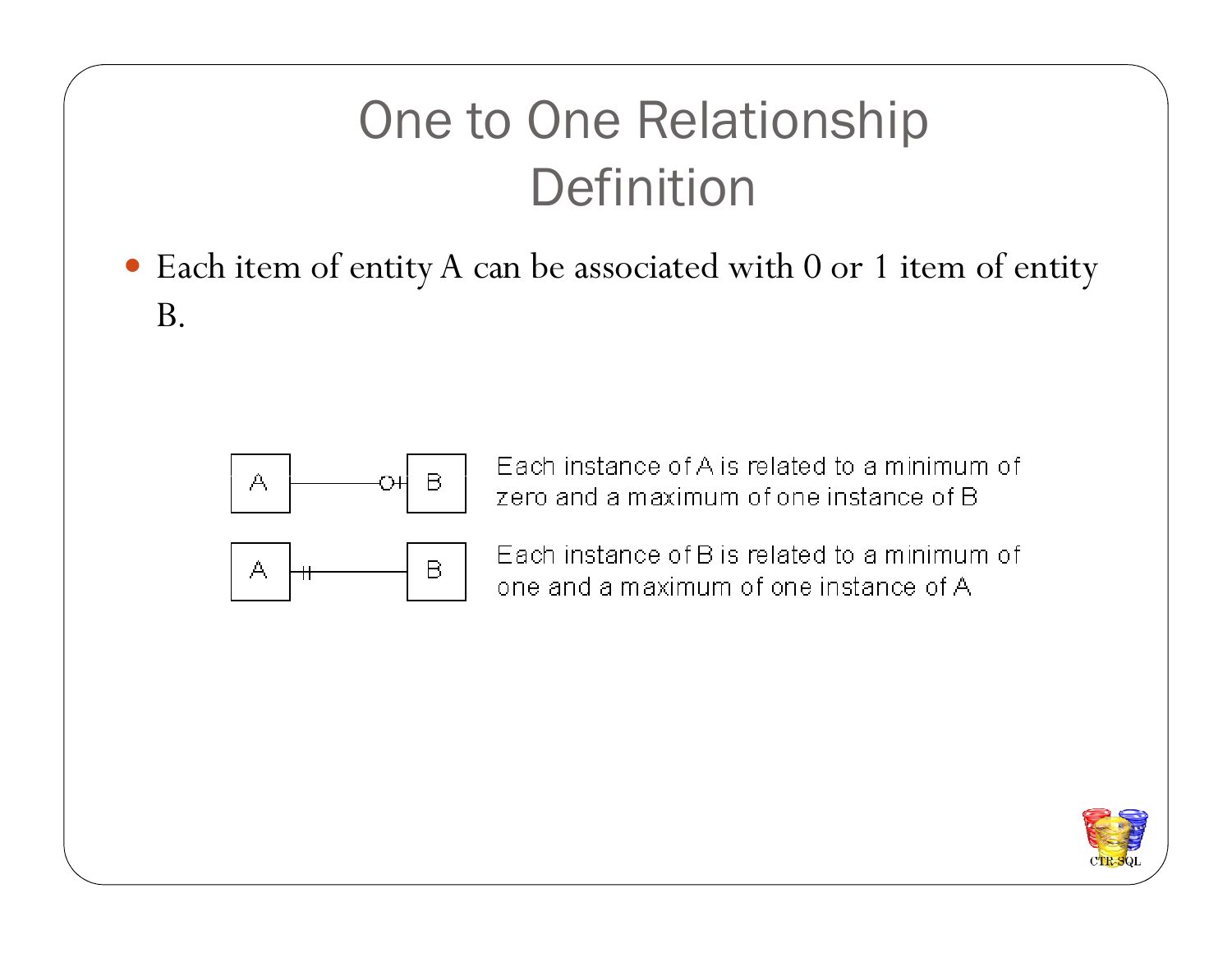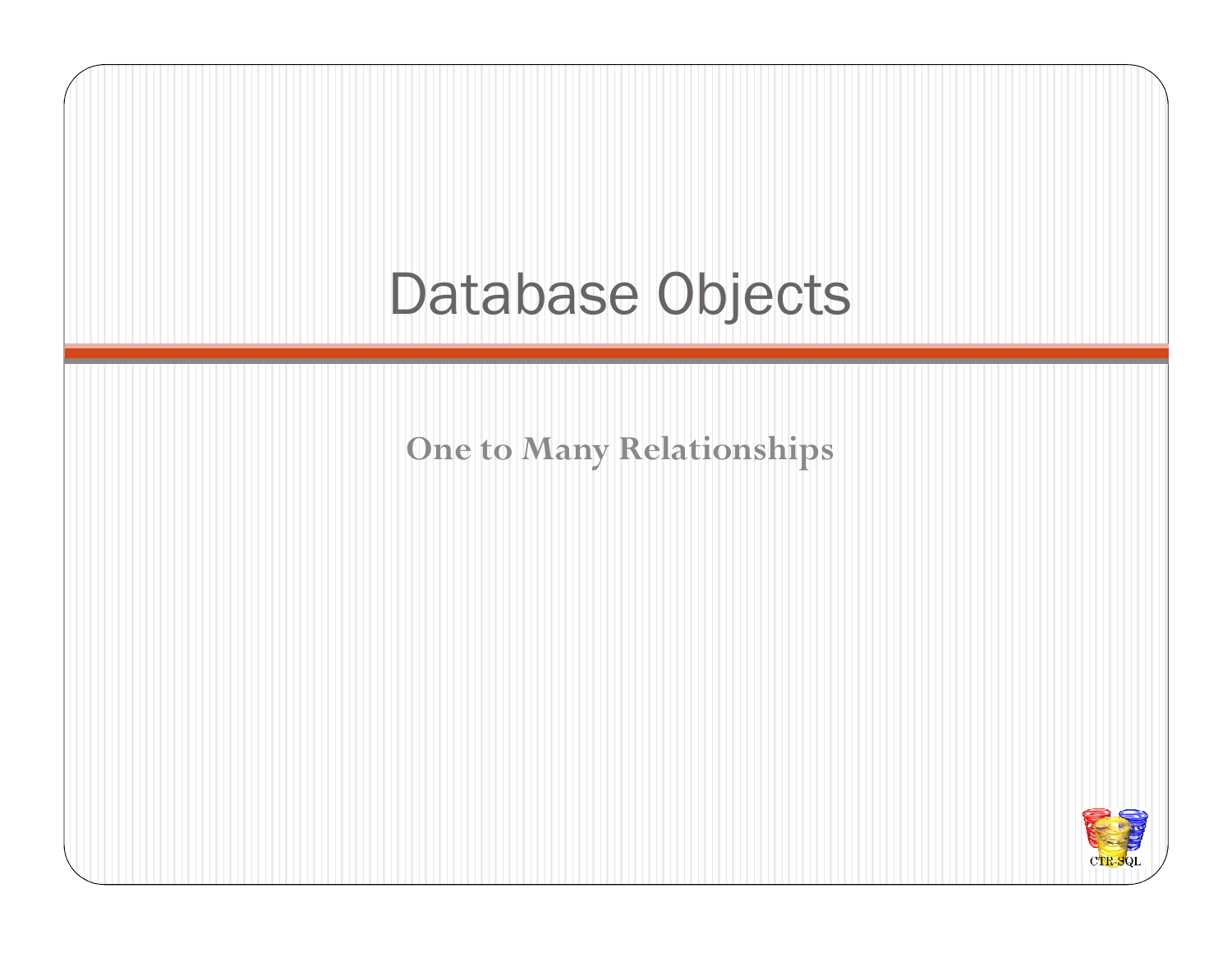# One to Many RelationshipDefinition

 When one data item can be linked to 0, 1 or many other data items, you are dealing with a one-to-many relationship.





Each instance of A is related to a minimum of one and a maximum of many instances of B



Each instance of B is related to a minimum of zero and a maximum of many instances of A

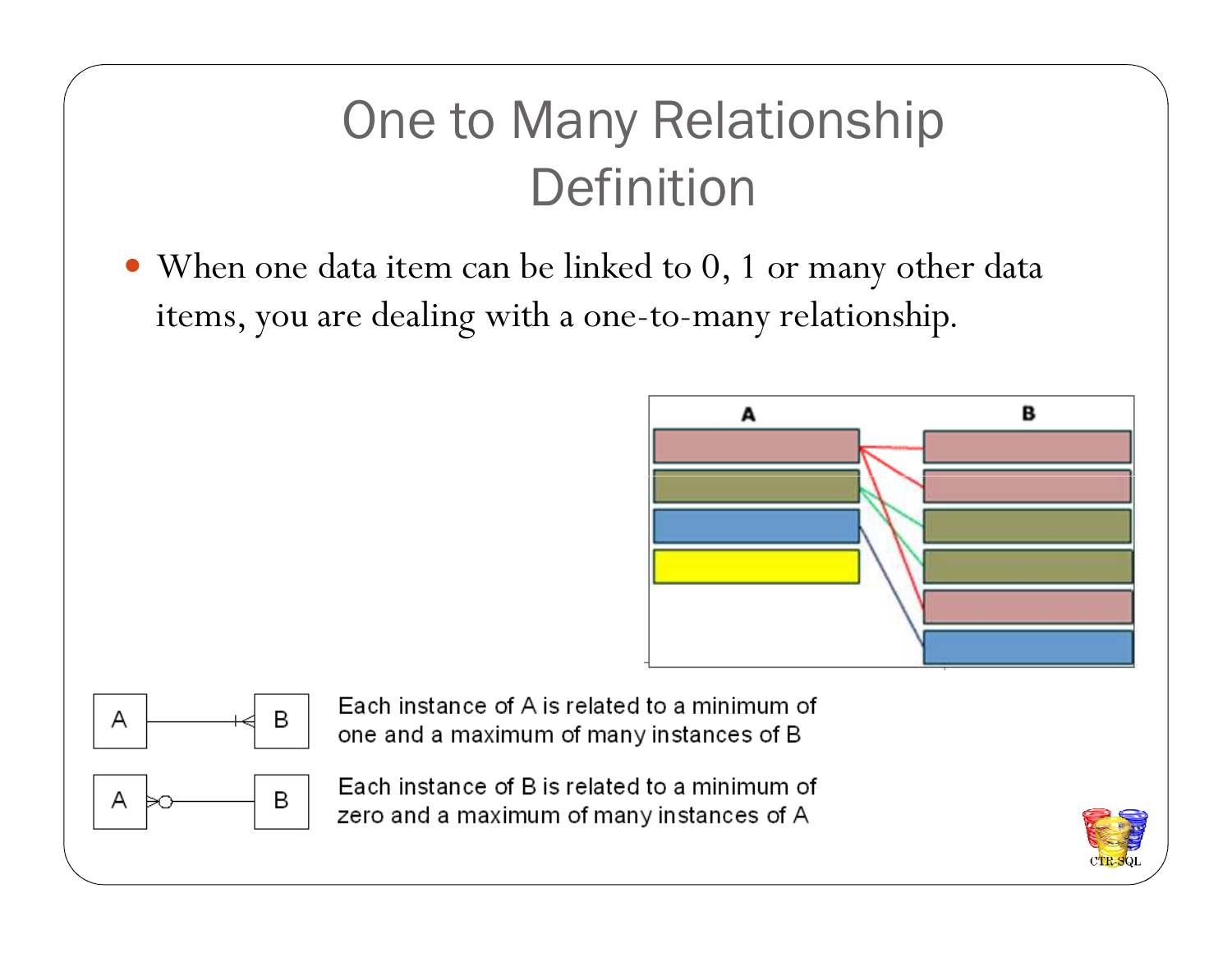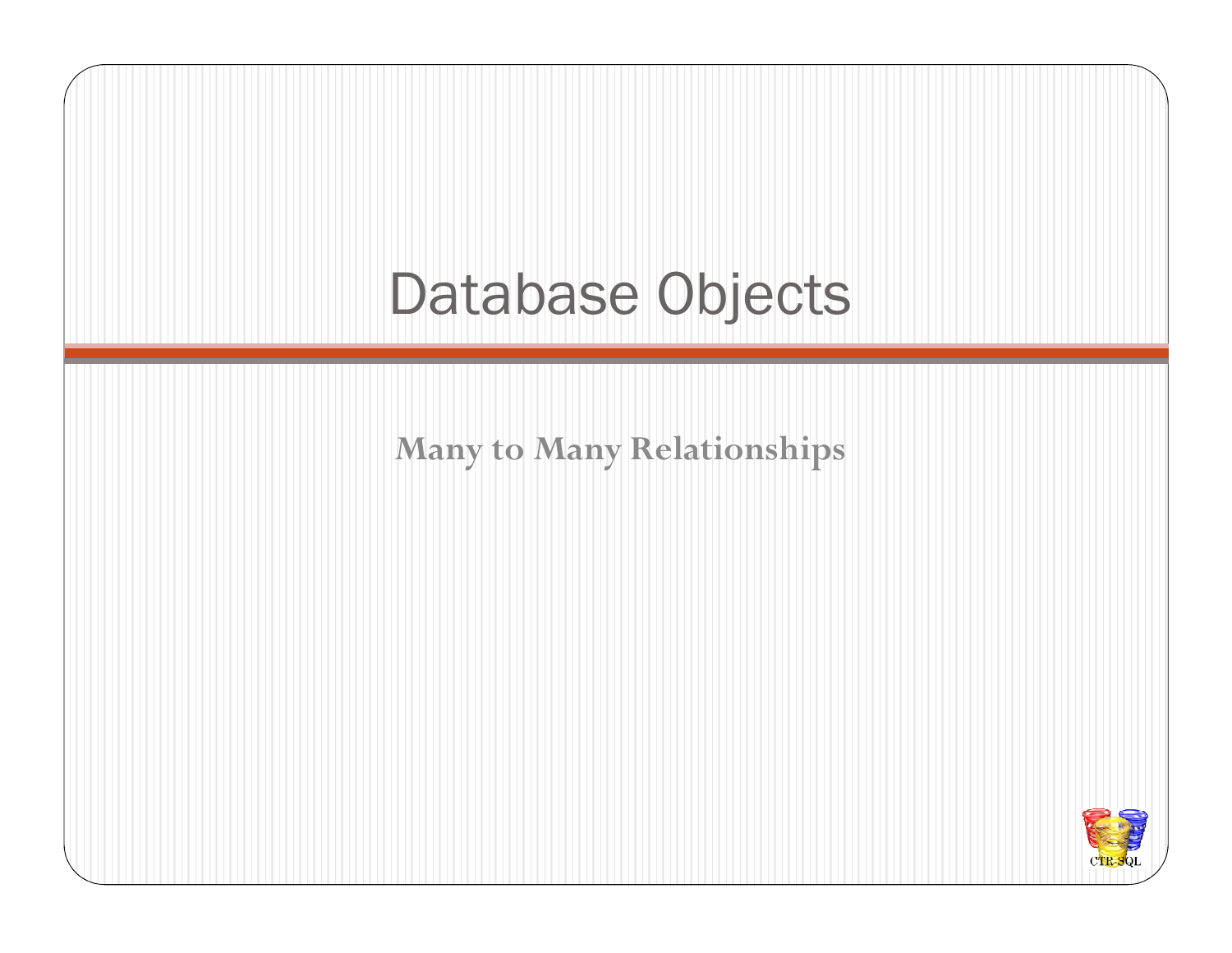## Many to Many RelationshipDefinition

- multiple rows from table A can correspond to multiple rows in table B.
- Is Modeled with 3 tables. 2 source tables and 1 association table.